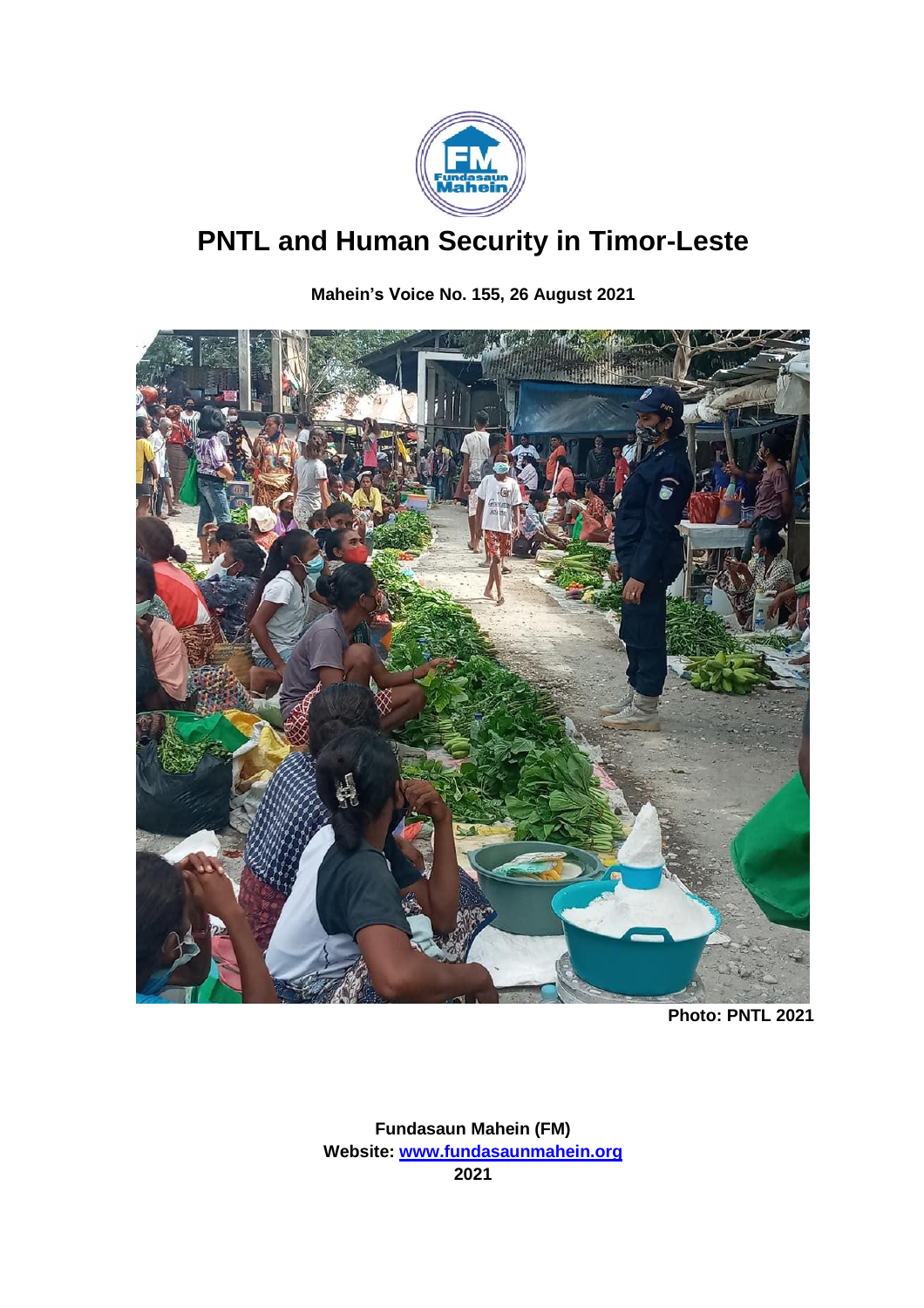

#### **Contents**

| Introduction                                | 3 |
|---------------------------------------------|---|
| Methodology                                 | 3 |
| PNTL's policing strategy and human security | 3 |
| PNTL's role during Covid-19 pandemic        | 5 |
| Policing lessons in Covid-19 situation      | 6 |
| Conclusion and recommendations              | 6 |
| Bibliography                                | 7 |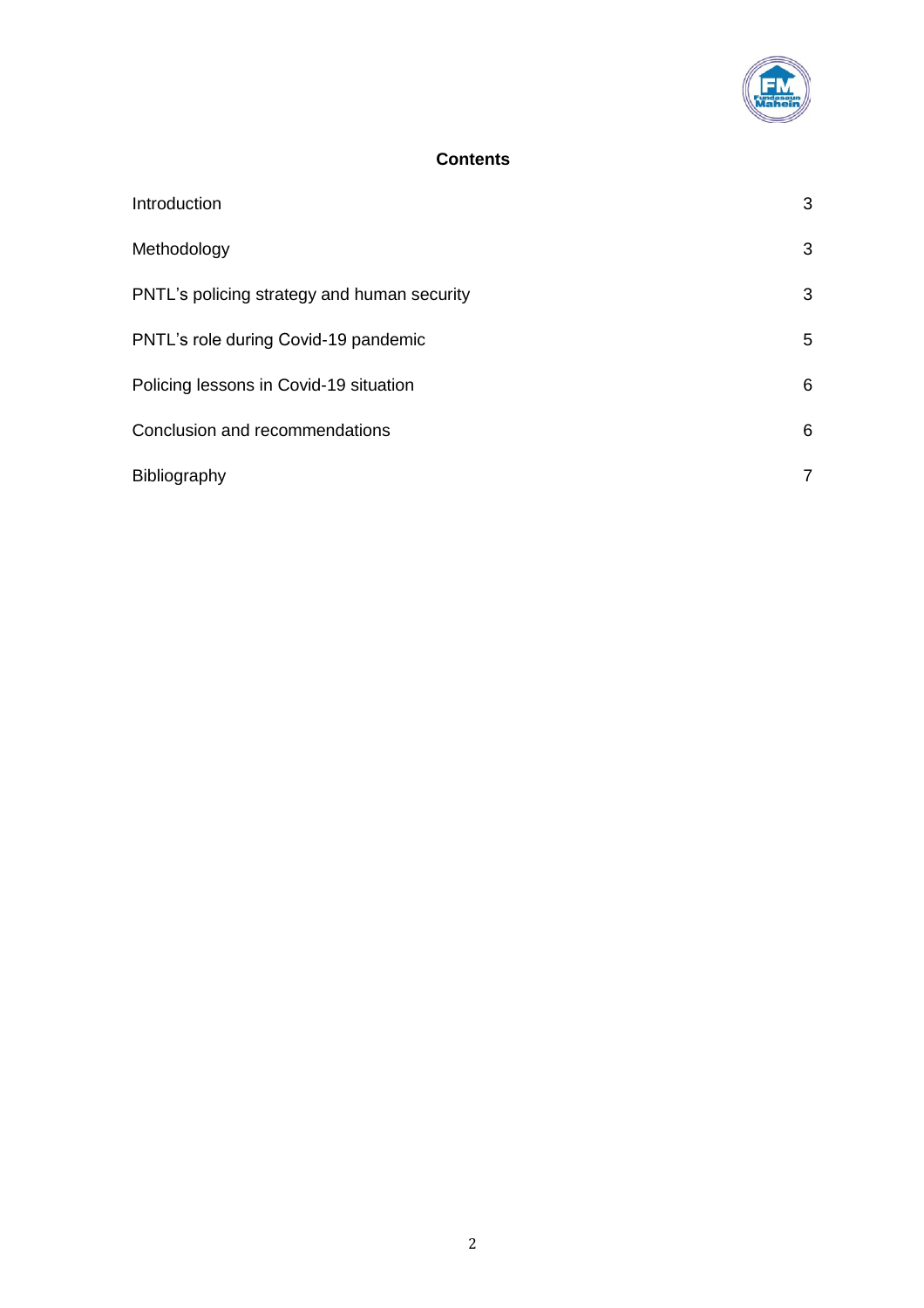

## **Introduction**

Security threats in today's world are more complex than ever before. Natural disasters, violence and political conflict, poverty, public health crises, international terrorism, and economic and financial crises challenge development, peace and stability. These complex crises bring risks and insecurity to people's lives. In September 2012, the United Nations General Assembly passed Resolution 66/290 on human security, which indicated the growing consensus that human security is an approach which can aid member states to identify and address challenges to the basic survival, livelihoods and dignity of their people.

The concept of human security focuses on people's lives, rights, freedoms and dignity, including freedom from poverty, fear, and equal opportunity to enjoy their rights. In other words, human security refers to the comprehensive needs of the human being within their specific context and the responses required to strengthen protection and empowerment for individuals and whole communities. Thus, the concept of human security recognises the interconnection between peace, development and human rights, and considerations such as civil, political, economic, social and cultural rights (UN General Assembly Resolution 66/290, 10 September 2012).

Timor-Leste as a UN member state took part in the resolution in question. To respond to the complex challenges discussed above requires integrated actions from various institutions, including the National Police of Timor-Leste (PNTL). This report focuses on the role of PNTL in advancing human security, with reference to the challenges and lessons emerging from the Covid-19 pandemic, and particularly examining policing practices deployed by PNTL with reference to its philosophy and strategy.

## **Methodology**

This report is the result of Fundasaun Mahein (FM) monitoring of PNTL's role in human security in Timor-Leste, including examination of relevant documents such as laws and reports from Government and civil society organisations related to PNTL's activities in general and related to the Covid-19 pandemic. The report also draws from the results of *Security Sector Discussions* (SSD) involving FM researchers and key stakeholders in the security sector to further elaborate on the documents analysed.

### **PNTL's policing strategy and human security**

PNTL's Organic Law 2009 defines PNTL's mission as: to defend democracy and rule of law, guarantee citizen security and wellbeing and protect citizen's rights according to the terms established in the Constitution and in Laws. PNTL's strategy and philosophy are characterised by community policing.

Community policing is an organizational philosophy and strategy which encourages partnerships between the police and communities. PNTL and communities work together proactively to prevent crime and conflict, and to respond to problems which occur within the community (PNTL, 2014).

As a key part of the community policing philosophy, PNTL has also adopted the VIP doctrine (Visibility, Involvement and Professionalism). Visibility means to show the police presence through activities within in the community, in order to promote feelings of safety and security. Involvement means to involve the community in security activities, thereby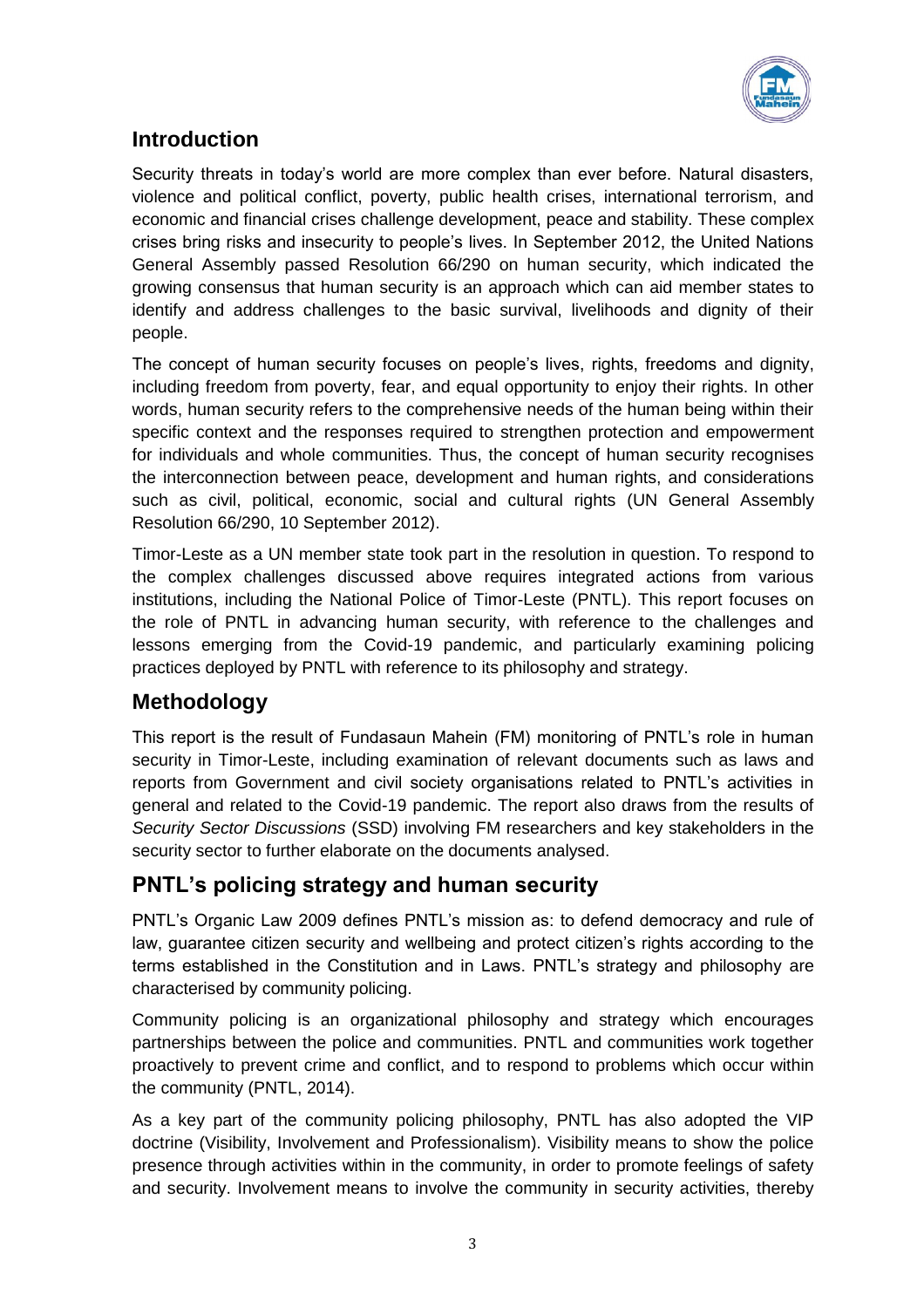

educating community members in such issues and also to promote the community's sense of ownership of security issues. In this way, security becomes not only PNTL's responsibility, but the responsibility of all, which strengthens the spirit of partnership even further. Finally, professionalism means to demonstrate good sense and intelligence in police actions and service, including strong discipline and understanding of how to conduct oneself in the community. This also includes respect for Command hierarchy to ensure the integrity, credibility and prestige of PNTL as an institution. Policing which is proactive and preventative is the basis of community policing, and the police cannot work separately as the community itself is the base of the police's existence (PNTL, 2014).

Under the framework of human security which focuses on people's livelihoods, freedoms, security and rights, PNTL adopted its philosophy and doctrine to involve the community in security activities and organise community security through the Community Policing Council (KPK) structure.

KPK is a forum in which police and community members can sit together to identify, discuss and address problems which arise within the community, particularly socioeconomic problems and other issues which bring risks to the community's life, such as criminality. Up to 2021, PNTL together with its partner established KPK structures in more than half the Sukus in Timor-Leste.

KPKs are composed of the Suku Chief (who serves as the KPK head), Suku Police Official (OPS – vice-head of KPK), and members composed of Aldeia Chiefs, delegates, *lia na'in* and traditional leaders, youth (male and female), veterans and others. KPK's responsibilities are shared between several key sections, including the identification and prevention section, and the mediation and negotiation section (PNTL, 2017).

Community problems are identified and resolved through regular meetings and discussions. FM's monitoring noted that several key points emerged from KPK meetings, including lack of access to clean water, reduced food, land disputes between community members, public health issues, insufficient teachers and school facilities, as well as other social and economic problems which directly impact community lives. Also identified were communal problems which pose a risk of violent conflict, including youth, martial arts groups and violence against vulnerable groups.

Suku Police Officials (OPS) who participate in the KPK structure continue to maintain PNTL's work according to the OPS organizational norms and procedures, including going house-to-house to identify community security concerns, visiting schools and carrying out usual police functions such as crime prevention.

When KPK identifies problems, its members immediately search for solutions, such as mediating in disputes over land, plantations and animals, as well as cases of semi-public crimes. However, in cases of public crimes such as domestic violence, sexual violence and others, KPK together with OPS take action to refer the case to the relevant authorities according to the formal justice process.

For resolution of civil case disputes and semi-public crimes, policing sometimes incorporates traditional local practices. An example from Ermera Municipality is *Kablehan,* a traditional environmental conservation practice which uses existing traditional cultural structures to protect the natural environment and resolve disputes related to land, plantations and animals. The *Tara Bandu* rules are used to sanction people who violate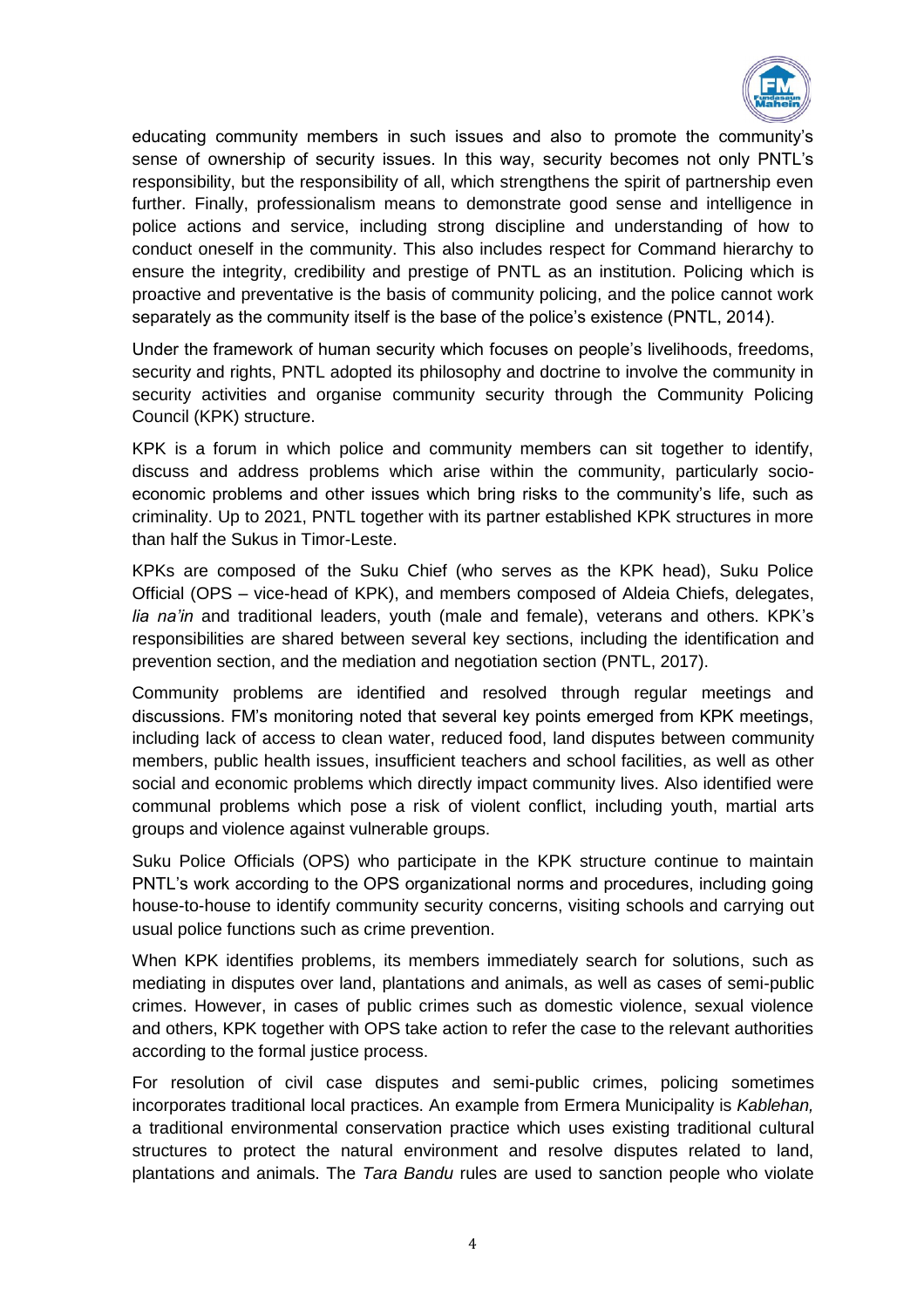

the rules put in place. *Tara Bandu* is also used in crime prevention and resolution of disputes which could lead to violence or other criminal behaviour.

These practices illustrate the ways in which policing relates to human security, especially how PNTL's actions can directly prevent threats to people's lives, freedom and security.

## **PNTL's role during the Covid-19 pandemic**

As Covid-19 threatens human security, the Timor-Leste Government has adopted several measures to combat the pandemic, and has authorised PNTL to implement and oversee these measures. FM's monitoring provides the following observations of PNTL's actions during Covid-19:

- a) Socialization of the Covid-19 rules and prevention methods to communities, motorists and public transport drivers through regular police patrols by Municipal Command, Special Police Unit, Maritime Police Unit (UPM), Border Patrol Unit (UPF), Police Training Centre (CFP), Transit Police and Suku Police Officials at the national and municipal levels. These units have also supported health teams and volunteers involved in disinfecting public and private transport and public installations.
- b) Providing 24-hour guard of quarantine and isolation facilities in the capital Dili and Municipalities and assisting health teams when evacuating citizens testing positive for Covid-19 to isolation facilities.
- c) Establishing guard posts in areas where illegal border crossings were detected in Bobonaro, Covalima and Oe-cusse, and identifying citizens who cross the border illegally to ensure they comply with Covid-19 prevention measures such as quarantine.
- d) Conducting UPF patrols in border areas to prevent illegal crossings and socialisation of the rules and measures to communities living in the border regions in Bobonaro, Covalima and Oe-cusse.
- e) Conducting UPM patrols in coastal areas to ensure that fishermen and communities in these areas comply with rules and prevention measures.
- f) Policing national and municipal roads to ensure that citizens comply with rules and prevention measures.
- g) Providing security for Government officials during distribution of sesta basica (basic basket) goods and delivering other assistance for communities living in remote areas.
- h) In Dili, PNTL's CFP provided assistance to poor people during the State of Emergency identified during PNTL patrols.
- i) The Medical Team of PNTL's General Command shared information about Covid-19 with PNTL members and also to the Border Patrol Unit, Maritime Police Unit and Migration Service.

Despite PNTL suffering from various limitations, including a lack of clear policy and specific support for orienting its policing towards a human security approach, the above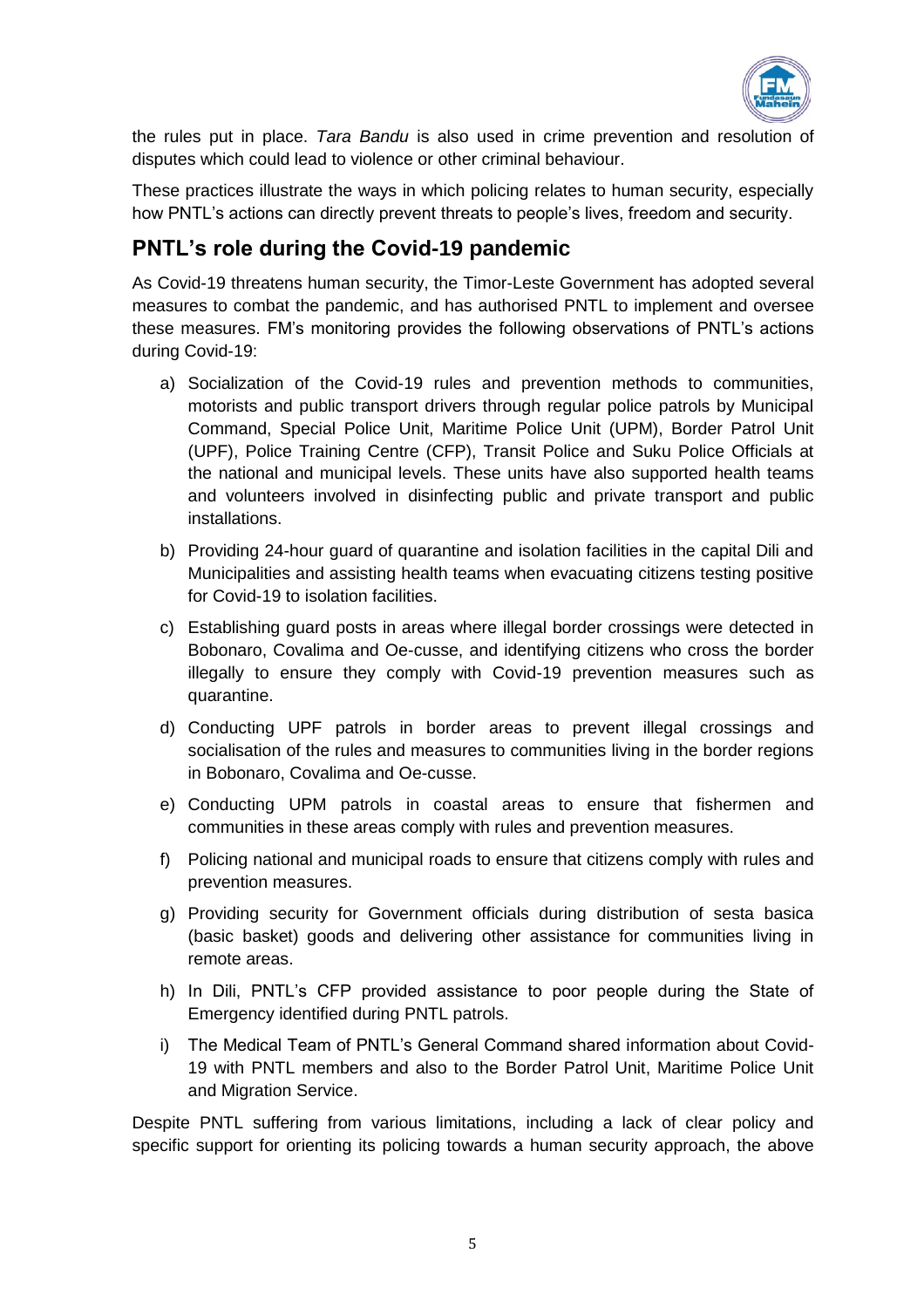

observations illustrate how PNTL has incorporated the human security concerns of the Covid-19 pandemic into its work.

## **Policing lessons in the Covid-19 situation**

The Covid-19 situation has forced communities to adapt to a new reality with various limitations on socio-economic activity. At the same time, PNTL has also adjusted its policing practices to ensure implementation of new rules and prevention methods. A critical point is that PNTL now plays a dual role – PNTL must now implement not only its normal responsibilities but additional duties under the scope of preventing Covid-19. PNTL also lacks relevant infrastructure, logistics and human resources. In the border areas which are currently critical due to illegal movement, there is a lack of guard posts and logistics.

Furthermore, although PNTL has served as 'frontline' staff during the pandemic situation, socializing rules and prevention methods to communities, its own members themselves often do not fully understand or follow the rules. To take one example related to use of masks and other personal protective equipment, as PNTL members supported health teams they often did not use personal protective equipment (RDDU Report 2020).

An additional challenge has been the use of unnecessary force. As cited in the report by the Human Rights Ombudsman and Human Right Defenders Network, several PNTL members violated citizens' rights during the Covid-19 pandemic (PDHJ Report 2021).

### **Conclusion and recommendation**

PNTL is already oriented by its philosophy and doctrine towards human security, especially policing strategies which are oriented towards communities' security and can identify problems and solutions related to people's lives, freedom, security and rights.

Thus, to examine and respond more deeply to the question of human security, Timor-Leste requires a National Security Policy to comprehensively address this issue, including incorporating human security into the National Security Policy and responsibilities of the security sector relating to human security. Covid-19 has provided important lessons for the security sector, particularly PNTL as a 'frontline' actor in human security issues.